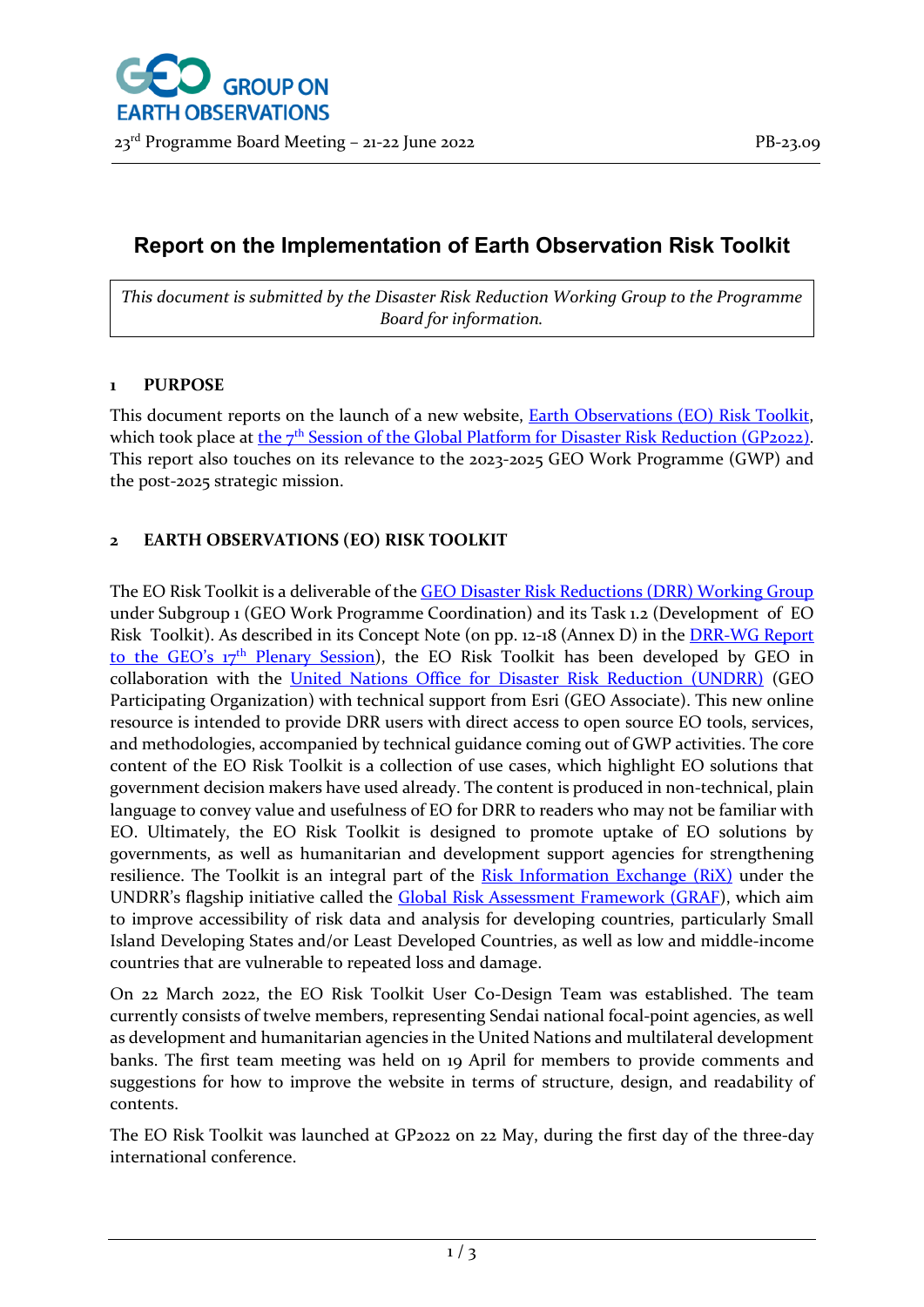#### **3 INITIAL CONTENTS**

The four use cases currently included in the Toolkit demonstrate how:

- In Honduras, a precipitation and flood forecasting tool helped the state-owned power company manage a reservoir before a major hurricane, reducing damage and economic losses (featuring a tool: GEOGloWS ECMWF Streamflow);
- In Haiti, an EO-based service supported post-disaster needs assessment and recovery planning following the 2021 earthquake and a tropical storm (featuring a service under development by EO4DRM: Recovery Observatory);
- In Uganda, a crop monitoring and early warning system enabled proactive drought response (featuring a tool: GEOGLAM's Global Agriculture Monitoring System) and;
- In Ecuador, EO methodology and tools enabled Sendai Framework reporting for indicator B-5a on the impact of flooding (methodology developed by a team associated with EO<sub>4</sub>Sendai-Monitoring).

The content of the Ecuador use case in the Toolkit is hyperlinked with a corresponding [Knowledge Package](https://gkhub.earthobservations.org/records/4sj8k-5z391) in the [GEO Knowledge Hub](https://gkhub.earthobservations.org/) (GKH) with all relevant data, publications, and software.

#### **4 THE LAUNCH OF EO RISK TOOLKIT AT GP2022**

The EO Risk Toolkit made its debut on the *[Ignite Stage](https://globalplatform.undrr.org/conference-event/earth-observations-eo-risk-toolkit-0)* of GP2022 on 25 May. The launch was further communicated via [a GEO](https://earthobservations.org/geo_blog_obs.php?id=563) blog, a copy of which was also disseminated through UNDRR's [Prevention Web.](https://www.preventionweb.net/news/new-toolkit-highlights-earth-observation-solutions-disaster-risk-reduction) The GEO booth was set up at GP2022 to provide additional resource to introduce the Toolkit to participants of the conference. The Toolkit was also presented at two identical sessions of Learning Labs[: "Opportunities for shared risk analysis](https://globalplatform.undrr.org/conference-event/learning-labs-opportunities-shared-risk-analytics)," capacity building workshops organized by UNDRR on 26 and 27 May.

Additionally, the Toolkit was highlighted in the following scheduled interventions made by the GEO Secretariat:

- Special Session on Centre of Excellence on Climate and Disaster Resilience: Roadmap [to Resilience](https://globalplatform.undrr.org/conference-event/centre-excellence-climate-and-disaster-resilience-roadmap-resilience) (on 26 May)
- Mid-term Review Plenary [II: Beyond natural hazards](https://globalplatform.undrr.org/conference-event/midterm-review-plenary-2-beyond-natural-hazards-operationalising-expanded-scope)  Operationalising the [expanded scope of the Sendai Framework](https://globalplatform.undrr.org/conference-event/midterm-review-plenary-2-beyond-natural-hazards-operationalising-expanded-scope) (on 26 May, as briefly [reported](https://enb.iisd.org/global-platform-disaster-risk-reduction-gp2022-daily-report-26may2022) by iisd)

Overall feedback received at the GP2022 was positive. Numerous governments and humanitarian/development agencies including UN Childrens Fund (UNICEF), Office for the Coordination of Humanitarian Affairs (OCHA) and International Committee of the Red Cross indicated their interests in collaborating with GEO on uptake of the solutions featured in the EO Risk Toolkit.

#### **5 PLAN AHEAD**

Expected follow-up actions include:

- Regular updates with new content identified by the existing GWP activities
- Further integration with GKH as well as UNDRR GRAF/RiX; and
- Contributing to a solution package developed by the Centre of Excellence